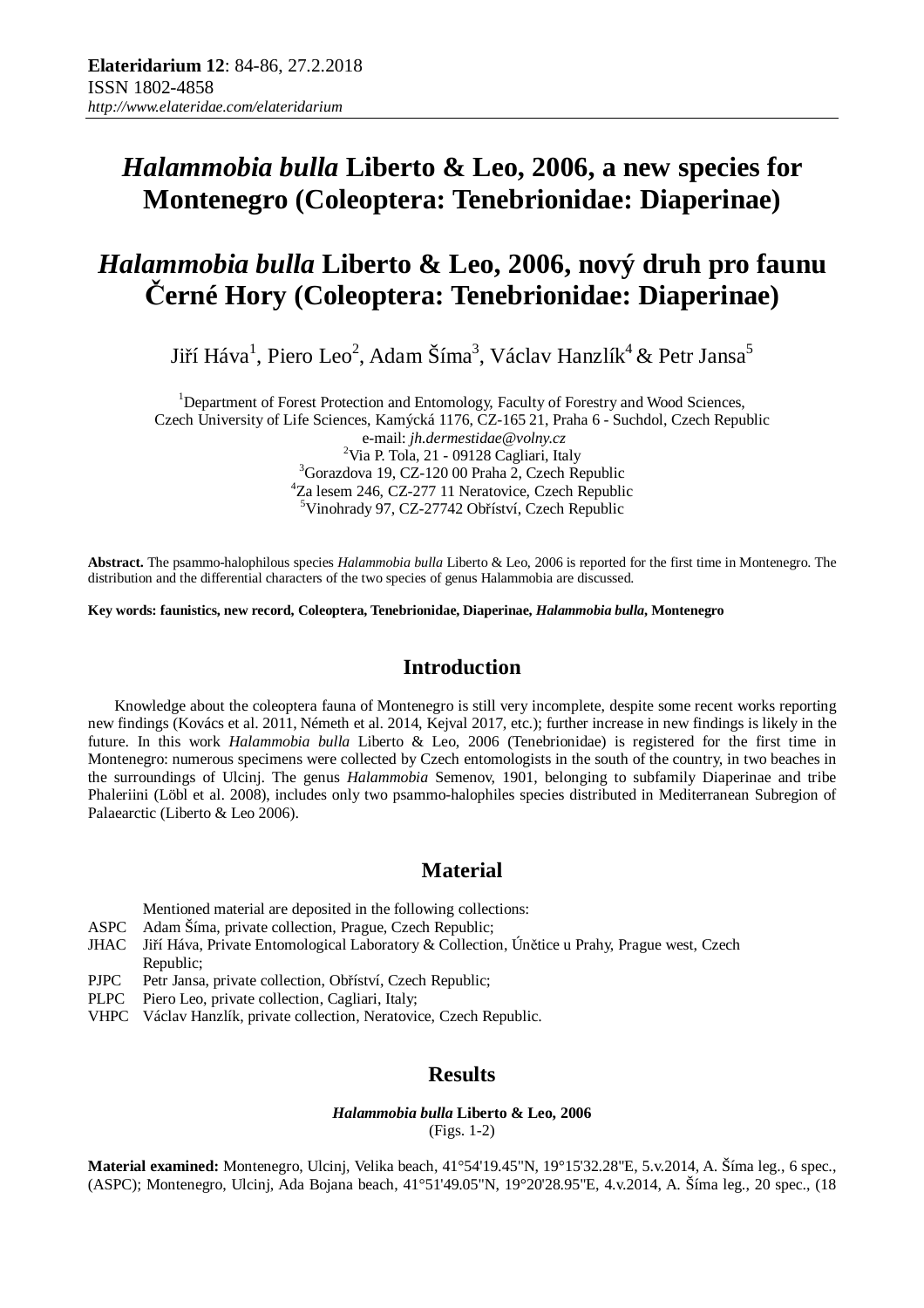ASPC, 2 PLPC); Montenegro, Ulcinj, Ada Bojana beach, 19.v.2014, P. Jansa [or V. Hanzlík] leg., 27 spec., (2 JHAC, 9 VHPC, 16 PJPC).

**Bionomy.** The specimens were collected in dunes on a sandy beach under the remains of plants.

**Distribution.** This species was known from some localities of western Peloponnese, in the southern Greece (Liberto & Leo 2006); also the quotation of Whitehead (1997) for Zakynthos (Ionian Islands), as *Halammobia pellucida*, is certainly to be referred to *H*. *bulla*. The species is new for Montenegro and its range of distribution seems considerably expanded (450 km northwards). The new finds in Montenegro suggest the possible presence of the species even in the north-western part of Greece and in Albania.

**Diagnosis.** The genus *Halammobia* includes only the species discussed here (*H. bulla*) and the similar species *Halammobia pellucida* (Herbst, 1799). *Halammobia bulla is characterized by* the following features: body elliptic, dorsally very convex, elytra evenly sloping toward apex in lateral view, while are tumid and abruptly sloping in *H. pellucida*; sides of pronotum more convergent forward and apical part of elytra more narrowed than in *H. pellucida*; elytral striae faint, effacing, only the first one running along the suture and nearly reaching the apex, while in *H. pellucida* at least striae 1-3 are rather shallow but well developed and reach the apex; intervals among striae absolutely flattened, smooth, bearing no minute transverse wrinkles like in *H. pellucida*; further differential features are shown by the shape of aedeagus (Figs. 2-3).



Fig. 1. Habitus, dorsal aspect of *Halammobia bulla*.



Figs. 2-3. Male genitalia: 2 – *Halammobia bulla*; 3 – *H. pellucida*.